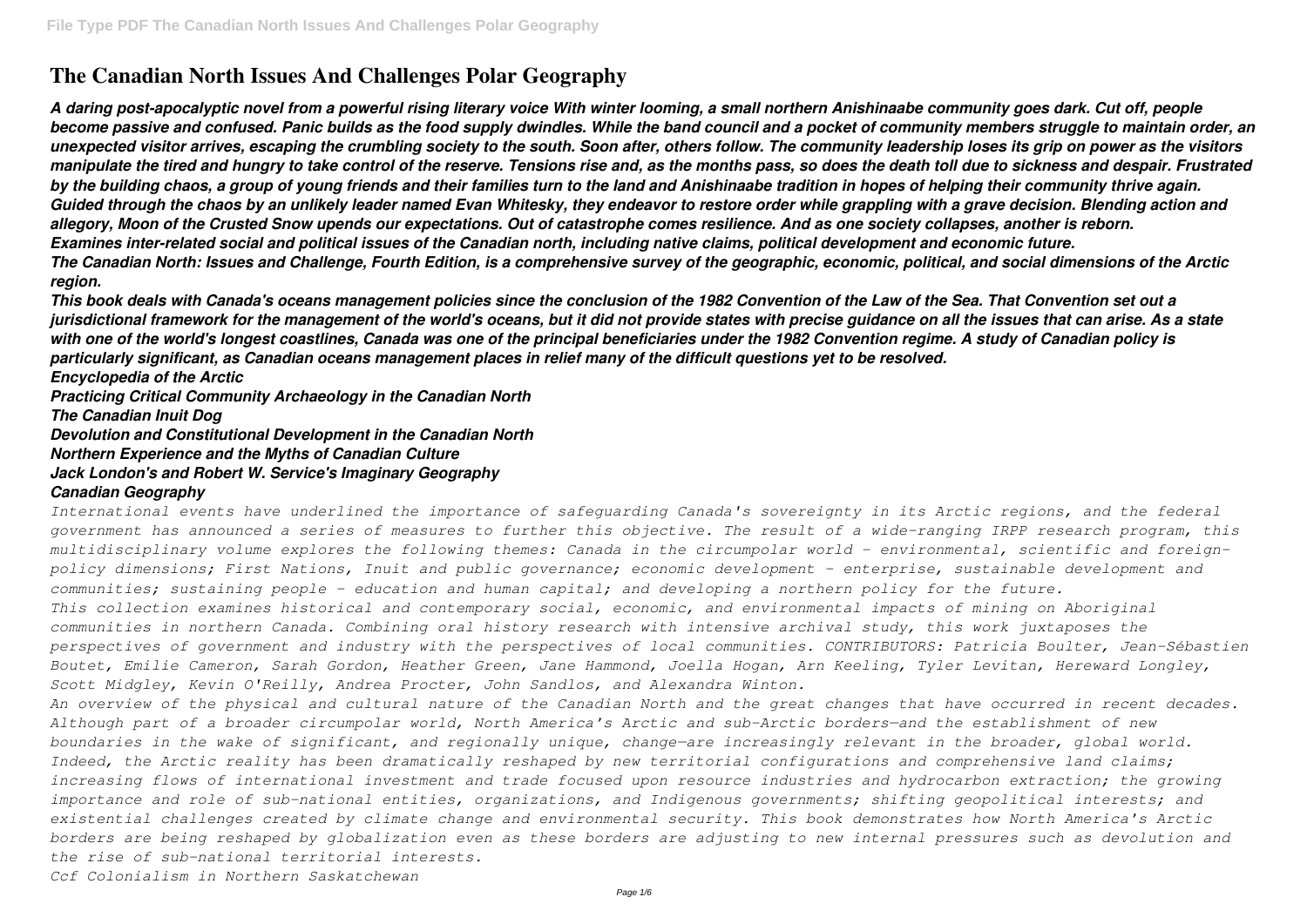*Hunting the Northern Character Canadian Oceans Policy Sovereignty, Security, and Stewardship A Living History North America's Arctic Borders The Political Economy of Northern Regional Development*

*The Canadian Environment in Political Context uses a non-technical approach to introduce environmental politics to undergraduate readers. First published in 2015, this revised edition features expanded chapters on wildlife, water, pollution, land, and energy. Beginning with a brief synopsis of environmental quality across Canada, this text moves on to examine political institutions and policymaking, the history of environmentalism in Canada,* and other crucial issues including Indigenous peoples and the environment, as well as Canada<sup>n</sup>s North. Enhanced with case studies at the end of each *chapter, key words, and a comprehensive glossary, this text addresses the major environmental concerns and challenges that Canada faces in the twentyfirst century.*

*The unique historical, economic, and social features of the Canadian North pose special challenges for the social economy – a sector that includes nonprofits, co-operatives, social enterprises, and community economic development organizations. Northern Communities Working Together highlights the innovative ways in which Northerners are using the social economy to meet their economic, social, and cultural challenges while increasing local control and capabilities. The contributors focus on the special challenges of the North and their impact on the scope of the social economy, including analyses of land claim organizations, hunter support programs, and Indigenous conceptions of the social economy. A welcome resource for scholars and policymakers studying any aspect of the Canadian North, Northern Communities Working Together is a major contribution to the literature on the social economy in Canada.*

*This text looks at the dual relationship of the Canadian north as both resource frontier and homeland of many Aboriginal groups. Since the last edition of this text, many changes have occurred, raising the possibility that both the frontier and homeland concepts can become a northern reality. These concepts are coherently presented throughout the book and brought to the fore in the concluding chapter.*

*This discussion of the Canadian North (Northwest Territories and Yukon as well as northern Quebec and northern parts of the provinces) considers perceptions of the north, physical geography, history, economic development, native development, land claims and future prospects. Health and Healthcare in Northern Canada*

#### *A Choice of Futures*

*Commemorating the 100th Anniversary of the Association of American Geographers 1904–2004 Care, Cooperation and Activism in Canada's Northern Social Economy*

#### *A Scholarly Bibliography*

*The Social Economy of Canada's North*

#### *Peoples, Powers and Prospects in Canada's North*

The Canadian NorthIssues and Challenges, Fourth Edition

Canadian Geography: A Scholarly Bibliography is a compendium of published works on geographical studies of Canada and its various geographical studies of Canada as a whole, on multiple provinces, and on individual provinces. Works covered include books, monographs, articles, dissertations, and theses. The contents are organized first by region into main chapters, and then each chapter is divided into sec Social Geography, Economic Geography, Historical Geography, Physical Geography, Political Geography, and Urban Geography. Each section i topics within each main subject. All known publications on the geographical studies of Canada—in English, French, and other languages—c included in this bibliography. It is an essential resource for all researchers, students, teachers, and government officials needing informa aspects of the environments and human geographic

Accounting for almost two-thirds of the country's land mass, northern Canada is a vast region, host to rich natural resources and a dive Indigenous and non-Indigenous residents. In this book, the authors analyse health and health care in northern Canada from a perspecti strengths, resilience, and innovation of northerners, while also addressing the challenges aggravated by contemporary manifestations of colonial programs and policies continue to create health and health care disparities in the North. Written by individuals who live in and study in Northern Canada utilizes case studies, interviews, photographs, and more, to highlight the lived experiences of northerners and the prim order to maintain resilience, improve the positive outcomes of health determinants, and diminish negative stereotypes, we must ensure th values, strengths, and leadership – are at the centre of the ongoing work to achieve social ju

Planning Canadian Regions was the first book to integrate the history, contemporary practice, and emergent issues of regional planning second edition brings the discussion up to date, applying the same thorough analysis to illuminate the rapid changes now shaping our regi<br>rage 2/6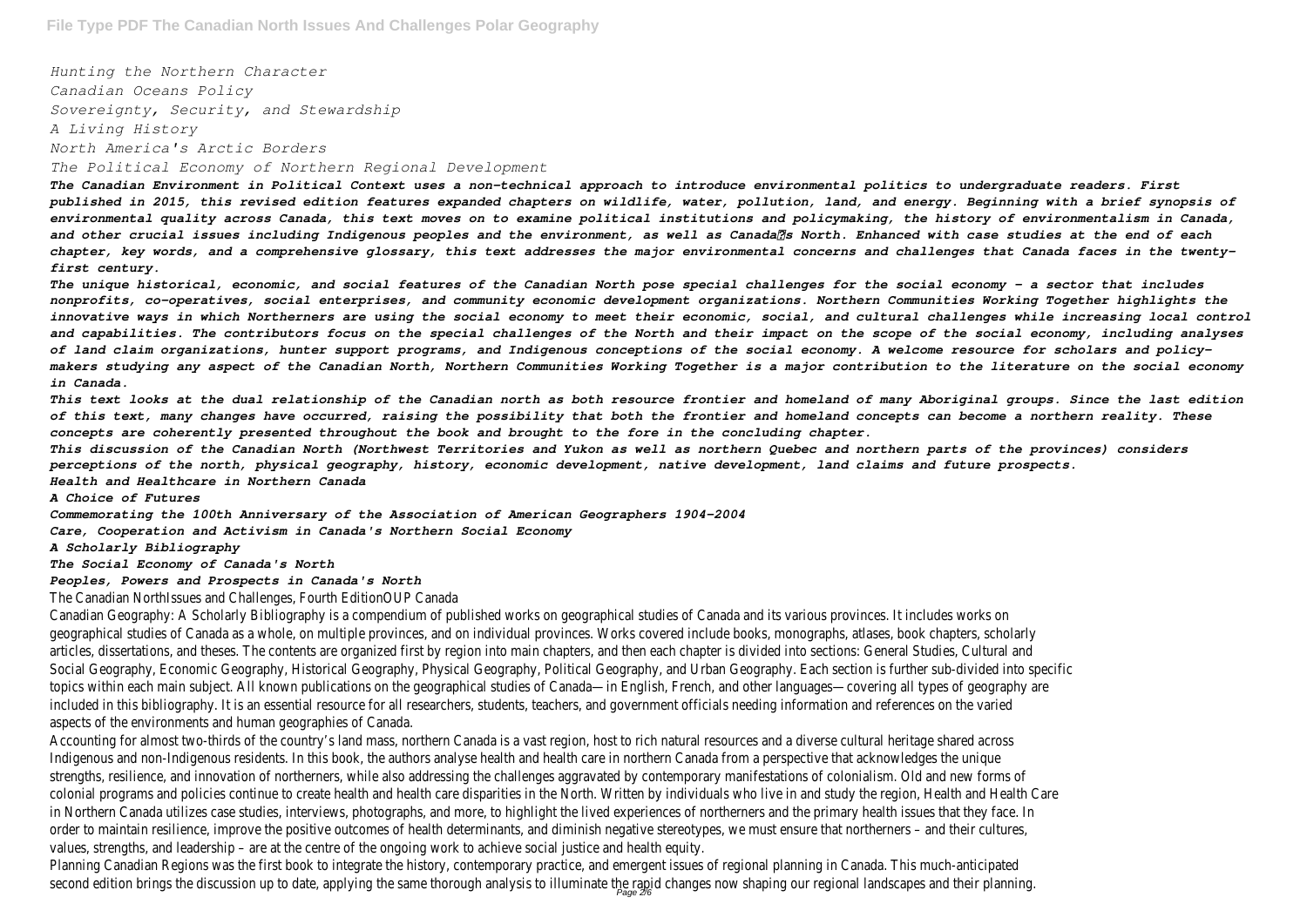Special attention is paid to the regional planning dimensions of climate change adaptation and environmental sustainability, the developn resource regions, the special role of Indigenous peoples in regional planning, and the distinctive planning needs of metropolitan regio challenges planners, educators, and policy makers to engage with the latest thinking and strive for best practices in twenty Terrestrial Sovereignty, 1870

A Regional Geography of the United States and Regional Geography of the United States

The Canadian Environment in Political Context. See

The Canadian No

A Nove

### Navigating Northern Environmental

### Issues and Challen

In this comprehensive new text, Chris Mayda offers an exciting alternative to conventional North American geographies. Throughout her thorough discussion of the physical and human geography of the United States and Canada, the author weaves in the key themes of environment and sustainability. Combining incisive analysis, rich description, human stories, and vibrant photographs, this text offers a complete and vivid portrait of the region from human, physical, and cultural perspectives. Designed expressly for ease of teaching and learning, the book features color photographs and maps throughout. The Canadian Rangers stand sentinel in the farthest reaches of our country. For more than six decades, this dedicated group of citizen-soldiers has quietly served as Canada's eyes, ears, and voice in isolated coastal and northern communities. Drawing on official records, interviews, and participation in Ranger exercises, Lackenbauer argues that the organization offers an inexpensive way for Canada to "show the flag" from coast to coast to coast. The Rangers have also laid the foundation for a successful partnership between the modern state and Aboriginal peoples, a partnership rooted in local knowledge and crosscultural understanding.

With detailed essays on the Arctic's environment, wildlife, climate, history, exploration, resources, economics, politics, indigenous cultures and languages, conservation initiatives and more, this Encyclopedia is the only major work and comprehensive reference on this vast, complex, changing, and increasingly important part of the globe. Including 305 maps. This Encyclopedia is not only an interdisciplinary work of reference for all those involved in teaching or researching Arctic issues, but a fascinating and comprehensive resource for residents of the Arctic, and all those concerned with global environmental issues, sustainability, science, and human interactions with the environment.

Northern Communities Working Together highlights the innovative ways in which Northerners are using the social economy to meet their economic, social, and cultural challenges while increasing local control and capabilities.

succinct chapters demonstrate the theories, methods, and data used by geographers, and address the challenges posed by issues such as globalization, regional and ethnic conflict, environmental hazards, terrorism, poverty, and sustainable development. Through its theoretical and practical applications, we are reminded that the study of Geography informs policy making. "Nordic co-operation is one of the world's most extensive forms of regional collaboration, involv-ing Denmark, Finland, Iceland, People across Canada's North have created vibrant community institutions to serve a wide range of social and economic needs. Neither state-driven nor profit-oriented, these organizations form a relatively under-studied third sector of the economy. Researchers from the Social Economy Research Network of Northern Canada explore this sector through fifteen case studies, encompassing artistic, recreational, cultural, political, business, and economic development organizations that are crucial to the health and vitality of their communities. Care, Cooperation and Activism in Canada's Northern Social Economy shows the innovative diversity and utter necessity of home-grown institutions in communities across Labrador, Nunatsiavut, Nunavik, Nunavut, Northwest Territories, and Yukon. Readers, researchers, and students interested in social economy, Aboriginal studies, and northern communities will find much to enjoy and value in this book. Contributors: Frances Abele, Jennifer Alsop, Matthew A. Beaudoin, Jean-Sébastien Boutet, Julia Christensen, Cédric Drouin, Moses Hernandez, Noor Johnson, Sheena Kennedy Dalseg, Frédéric Moisan, Joseph Moise, Rajiv Rawat, Jerald Sabin, Chris Southcott, Kiri Staples, Lucille Villaseñor-Caron, Valoree Walker

History, Politics, and Memory Mining and Communities in Northern Canada

Planning Canadian Regions, Second Edition

A World of Change

Toward a Sustainable Future

Icon of Canada's North

Renewable Resource and Ocean Management in the Canadian North

WorldMinds provides broad exposure to a geography that is engaged with discovery, interpretation, and problem solving. Its 100 Norway, Sweden, and three autonomous areas: the Faroe Islands, Greenland, and Åland.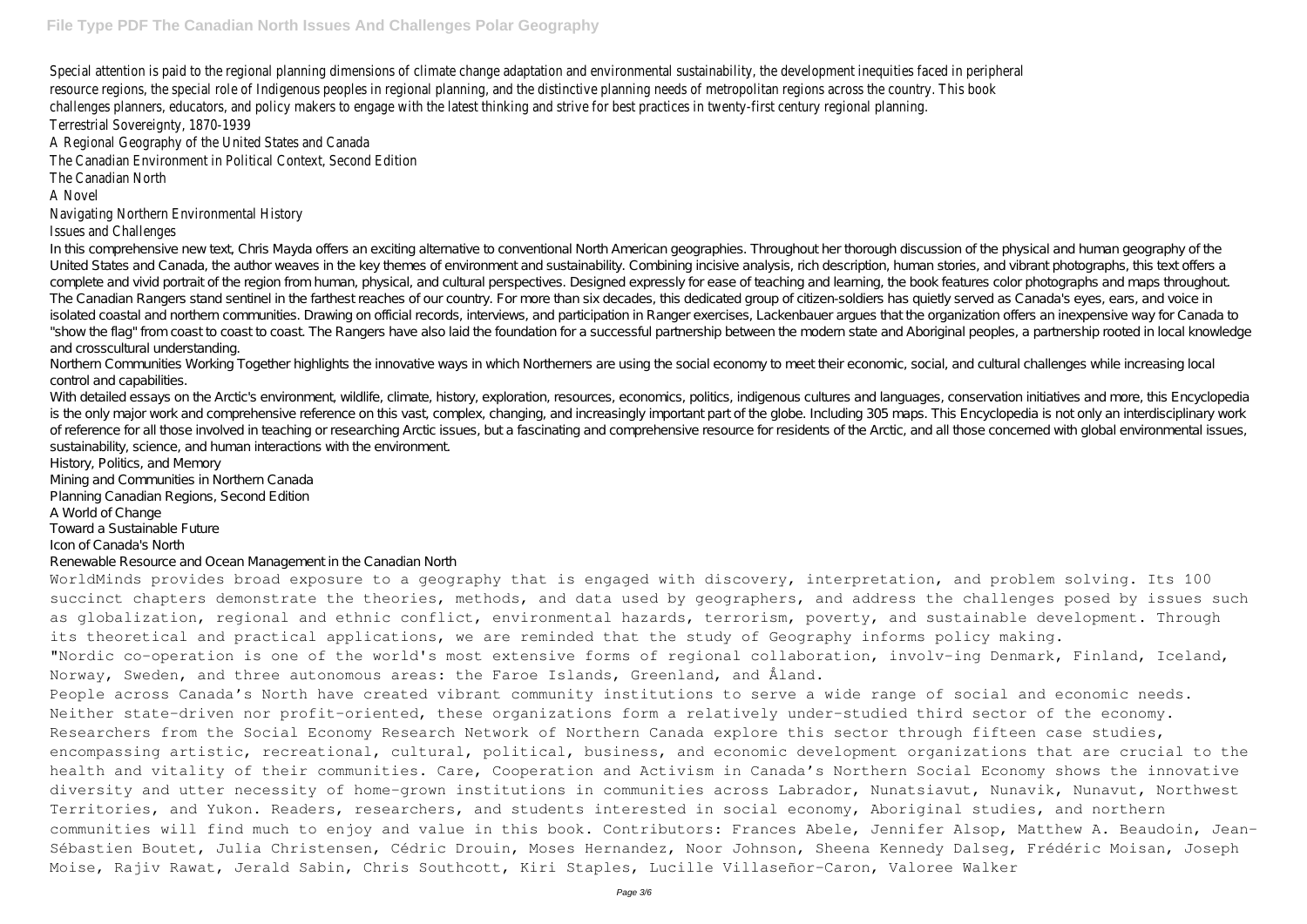When Canada's Changing North was first published in 1971, it quickly became a popular and reliable overview of the geography and culture of the Canadian North. In the three decades since it first appeared, great changes have occurred in this huge region that makes up two thirds of Canada's total area. This revised and expanded edition provides a new generation with a comprehensive and up-to-date introduction to the Canadian North and outlines how this region has become increasingly integrated into both the Canadian national fabric and the world. the legal recognition of aboriginal rights by the Canadian state, which has led directly to significant increases in their political and economic power. It also examines how economic development, which has long focused on non-renewable natural resources, particularly minerals, has grown to an enormous scale. Development of arctic oil and gas, which hinges on world supplies and national and international politics, has meant major changes across the North. Some of the new national parks in the Canadian North are already under threat from mineral development. Northern tourism has made it possible for a wide variety of affluent visitors to visit hitherto remote areas, affecting the ecology. The final selection, on northern challenges, discusses critical issues such as the impact of climatic change, the social needs (e.g. housing, education) of a rapidly increasing aboriginal population, environmental protection of unique regions, and defence of Arctic sovereignty. Of the 62 readings in this edition, 41 are new.

Writing the Northland

Battling Parish Priests, Bootleggers, and Fur Sharks

The North American Arctic

Northern Communities Working Together

Canada's Changing North

The Geography of Manitoba

Health and Health Care in Northern Canada

**The first book to examine the role of Canada's newspapers in perpetuating the myth of Native inferiority. Seeing Red is a groundbreaking study of how Canadian English-language newspapers have portrayed Aboriginal peoples from 1869 to the present day. It assesses a wide range of publications on topics that include the sale of Rupert's Land, the signing of Treaty 3, the North-West Rebellion and Louis Riel, the death of Pauline Johnson, the outing of Grey Owl, the discussions surrounding Bill C-31, the "Bended Elbow" standoff at Kenora, Ontario, and the Oka Crisis. The authors uncover overwhelming evidence that the colonial imaginary not only thrives, but dominates depictions of Aboriginal peoples in mainstream newspapers. The colonial constructs ingrained in the news media perpetuate an imagined Native inferiority that contributes significantly to the marginalization of Indigenous people in Canada. That such imagery persists to this day suggests strongly that our country lives in denial, failing to live up to its cultural mosaic boosterism. Gordon W. Smith, PhD, dedicated much of his life to researching Canada?s sovereignty in the Arctic. A historian by training, his 1952 dissertation from Columbia University on ?The Historical and Legal Background of Canada?s Arctic Claims? remains a foundational work on the topic, as does his 1966 chapter ?Sovereignty in the North: The Canadian Aspect of an International Problem,? in R. St. J. Macdonald?s The Arctic Frontier. This work is the first in a project to edit and publish Smith?s unpublished opus - a manuscript on ?A Historical and Legal Study of Sovereignty in the Canadian North and Related Law of the Sea Problems.? Written over three decades (yet incomplete at the time of his death in 2000), this work may well be the most comprehensive study on the nature and importance of the Canadian North in existence.Volume 1: Terrestrial Sovereignty provides the most comprehensive documentation yet available on the post-Confederation history of Canadian sovereignty in the north. As Arctic sovereignty and security issues return to the forefront of public debate, this invaluable resource provides the foundation upon which we may expand our understanding of Canada?s claims from the original transfers of the northern territories in 1870 and 1880 through to the late twentieth century. The book provides a wealth of detail, ranging from administrative formation and delineation of the northern territories through to other activities including government expeditions to northern waters, foreign whaling, the Alaska boundary dispute, northern exploration between 1870 and 1918, the background of Canada?s sector claim, the question concerning Danish sovereignty over Greenland and its relation to Canadian interests, the Ellesmere Island affair, the activities of American explorers in the Canadian North, and the Eastern Arctic Patrol. The final chapter examines the Eastern Greenland case and its implications for Canada. Addressing the diversity of communities and experiences across Northern Canada, Health and Healthcare in Northern Canada pays attention to what is needed to support and achieve health equity for northern communities and peoples.**

**Global warming has had a dramatic impact on the Arctic environment, including the ice melt that has opened previously ice-covered waterways. State and non-state actors who look to the region and its resources with varied agendas have started to pay attention. Do new geopolitical dynamics point to a competitive and inherently conflictual "race for resources"? Or will the Arctic become a region governed by mutual benefit, international law, and the achievement of a widening array of cooperative arrangements among interested states and Indigenous peoples? As an Arctic nation Canada is not immune to the consequences of these transformations. In Canada and the Changing Arctic: Sovereignty, Security, and Stewardship, the authors, all leading** Page 4/6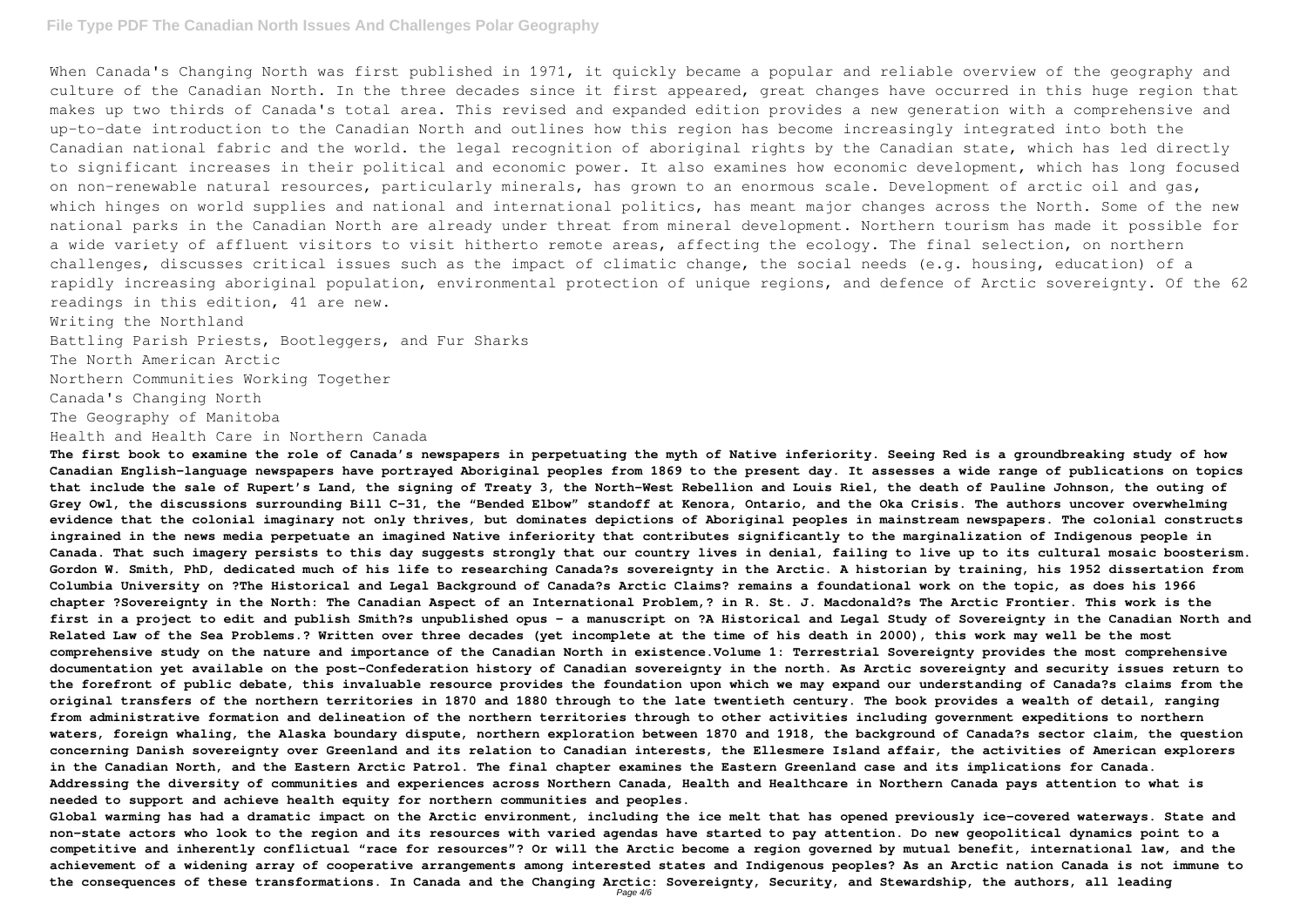**commentators on Arctic affairs, grapple with fundamental questions about how Canada should craft a responsible and effective Northern strategy. They outline diverse paths to achieving sovereignty, security, and stewardship in Canada's Arctic and in the broader circumpolar world. The changing Arctic region presents Canadians with daunting challenges and tremendous opportunities. This book will inspire continued debate on what Canada must do to protect its interests, project its values, and play a leadership role in the twenty-first-century Arctic. Forewords by Senator Hugh Segal and former Minister of Foreign Affairs and of National Defence Bill Graham. Moon of the Crusted Snow Seeing Red Where the Wind Blows Us Its Land and its People**

**A Historical and Legal Study of Sovereignty in the Canadian North**

### **National Strategies and the New Law of the Sea**

#### **Breaking Ice**

WorldMinds provides broad exposure to a geography that is engaged with discovery, interpretation, and problem solving. Its 100 succinct chapters demonstrate the theories, methods, and data used by geographers, and exemplify the conceptual and topical richness of contemporary geography. The 150 contributing authors and co-authors address the challenges posed by issues such as globalization, regional and ethnic conflict, environmental hazards, terrorism, poverty, and sustainable development. This volume demonstrates the utility of geography as a conceptual discipline that contributes theoretically; as an applied practice that informs policy-making; and as a coherent set of methodologies to gather and analyze data about Earth and its occupants. WorldMinds is the ideal general reader to supplement textbooks in the full range of academic geography courses. In addition to geography students and instructors, it is relevant to researchers, applied geographers and policy makers.

Includes fifteen papers taken from a project undertaken by the Oceans Management Research Network that examines carefully the nature of Arctic environmental evolution and sustainability. This title attempts to define the nature of competing demands and assess their impact on the environment. Six specialists on northern Canadian issues examine the transfer of power from the federal government to the governments of the Yukon and Northwest Territories. Land claims, aboriginal self-government, division of the NWT, the territorial governments' pursuit of fuller recognition in Canadian federalism and devolution all interact in confusing ways. This book makes the best sense of the complex processes underway in the Canadian north. As ruggedly beautiful as the circumpolar north in which it evolved, the Canadian Inuit Dog has been a vital partner to the Arctic's indigenous people for millennia, helping them travel, navigate, hunt and survive in their frozen world. Deeply researched and passionately written, this deft and respectful exploration of this ancient landrace's history, genetics, form and function also chronicles the Inuit Dog's clashes with modernity, which threaten its existence more ominously than any Arctic blizzard.

Northern Exposure

Ice Blink

Canada and the Changing Arctic

Geographical Perspectives on 100 Problems

Politics in the Canadian North

The Geography of the Canadian North

The Canadian Rangers

*Cover -- Series Page -- Full Title Page -- Copyright Page -- Table of Contents -- Introduction -- 1: Navigating Northern Environmental History -- Part 1: Forming Northern Colonial Environments -- 2: Moving through the Margins:The "All-Canadian" Route tothe Klondike and the StrangeExperience of the Teslin Trail -- 3: The Experimental State of Nature: Science and the Canadian Reindeer Project in the Interwar North -- 4: Shaped by the Land: An Envirotechnical History of a Canadian Bush Plane -- 5: Many Tiny Traces: Antimodernism and Northern Exploration Between the Wars -- Part 2: Transformations and the Modern North -- 6: From Subsistence to Nutrition: The Canadian State's Involvement in Food and Diet in the North,1900-1970 -- 7: Hope in the Barrenlands: Northern Development and Sustainability's Canadian History -- 8: Western Electric Turns North: Technicians and the Transformation of the Cold War Arctic -- Part 3: Environmental History and the Contemporary North -- 9: "That's the Place Where I Was Born": History, Narrative Ecology, and Politics in Canada's North -- 10: Imposing Territoriality: First Nation Land Claims and the Transformation of Human-Environment Relations in the Yukon -- 11: Ghost Towns and Zombie Mines: The Historical Dimensions of Mine Abandonment, Reclamation, and Redevelopment in the Canadian North -- 12: Toxic Surprises: Contaminants and Knowledgein the Northern Environment -- 13: Climate Anti-Politics: Scale, Locality, and Arctic Climate Change -- Conclusion -- 14: Encounters in Northern Environmental History -- Contributors -- Index The North American Arctic addresses the emergence of a new security relationship within the North American North. It focuses on current and emerging security issues that confront the North*